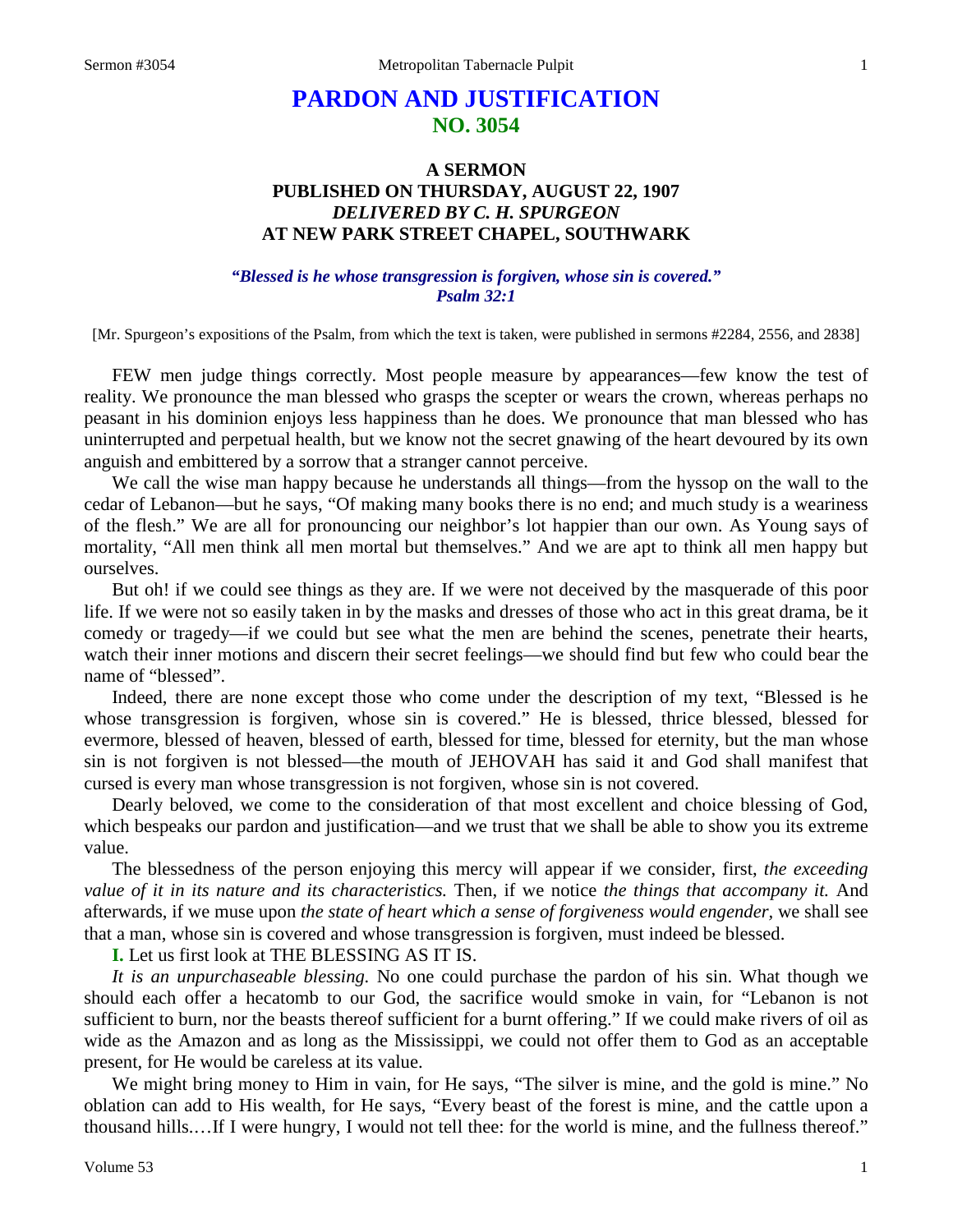These are all God's own creatures, so we could only offer to Him what is already His. Nothing that man can present to God by way of sacrifice can ever purchase the blessing of forgiveness.

Next, consider *the utter difficulty of procuring the blessing in any human way.* Since it is not to be purchased, how can it be procured? Here is a man who has sinned against God and he makes the inquiry, "How can I be pardoned?" The first thought which starts up in his mind is this, "I will seek to amend my ways. In the virtue of the future I will endeavor to atone for the follies of the past—and I trust a merciful God will be disposed to forgive my sins, and spare my guilty but penitent soul."

He then turns to Scripture to see if his hopes are warranted and he reads there, "By the deeds of the law there shall no flesh be justified in his sight." He fancies that if he should reform and amend his life, he will be accepted, but there comes from the throne of God a voice which says, "Having sinned, O man, I must inflict punishment for thy sin." God is so inflexibly just that He has never forgiven, and will never forgive, the sinner without having exacted the punishment for his sin. He is so strictly true to His threatenings and so inexorably severe in His justice, that His holy law never relaxes its hold upon the sinner till the penalty is paid to the utmost farthing.

"Well," says the sinner, "if I amend for the future, there is the dark catalog of past offenses still pursuing me. Even if I run up no other debts, there are the old accounts—how can I get them paid? How can I get my past sins forgiven? How can I find my way to heaven." Then he thinks, "I will seek to humble myself before God. I will cry and lament, and I hope, by deep penitence, and heart-felt contrition, and by perpetual floods of tears, God may be induced to pardon me."

O man, your tears will not blot out a single sin! Your sins are engraved as in brass and your tears are not a liquid strong enough to burn out what God has thus inscribed.

> *"Could thy tears forever flow, Could thy zeal no respite know, All for sin could not atone; Christ must save, and Christ alone."*

You might weep till your very eyes were wept away and until your heart was all distilled in drops, and yet not remove one single stain from the brazen tablet of the memory of JEHOVAH. There is no atonement in tears or repentance. God has not said, "I will forgive you for the sake of your penitence." What is there in your penitence that can make you deserve forgiveness? If you did deserve forgiveness, you would have a set-off against your guilt. This were to suppose some claim upon God, and there would be no mercy in giving you what you could claim as a right. Repentance is not an atonement for sin.

What, then, can be done? Justice says, "Blood for blood, a stroke for every sin, punishment for every crime, for the Lord will by no means clear the guilty." The sinner feels within his heart that this judgment is just. Like the man to whom I talked some time ago, who said, "If God does not damn me, He ought. I have been so great a sinner against His laws that His equity would be sullied by my escape."

The sinner, when convicted in his own conscience, must own the righteousness of God in His condemnation. He knows that he has been so wicked, he has sinned so much against heaven, that God in justice must punish him. He feels that God cannot pass by his sin and his transgression. Then there must be an atonement in order to obtain pardon, he thinks, and he asks, "Who shall effect it?"

Speed your way up to heaven, for it is vain to seek it on earth. Go up there, where cherubs fly around the throne of God and ask those flaming spirits, "Can you offer an atonement? God has said that man must die and the sentence cannot be altered. God Himself cannot revise it, for it is like the laws of the Medes and Persians, irrevocable. Punishment must follow sin and damnation must be the effect of iniquity. But O you blazing seraphs, no satisfaction would be yielded to infinite justice even if you all should die. You angels, I have no hope from you. I must turn my eyes in another direction. Where shall I find help? Where shall I obtain deliverance?"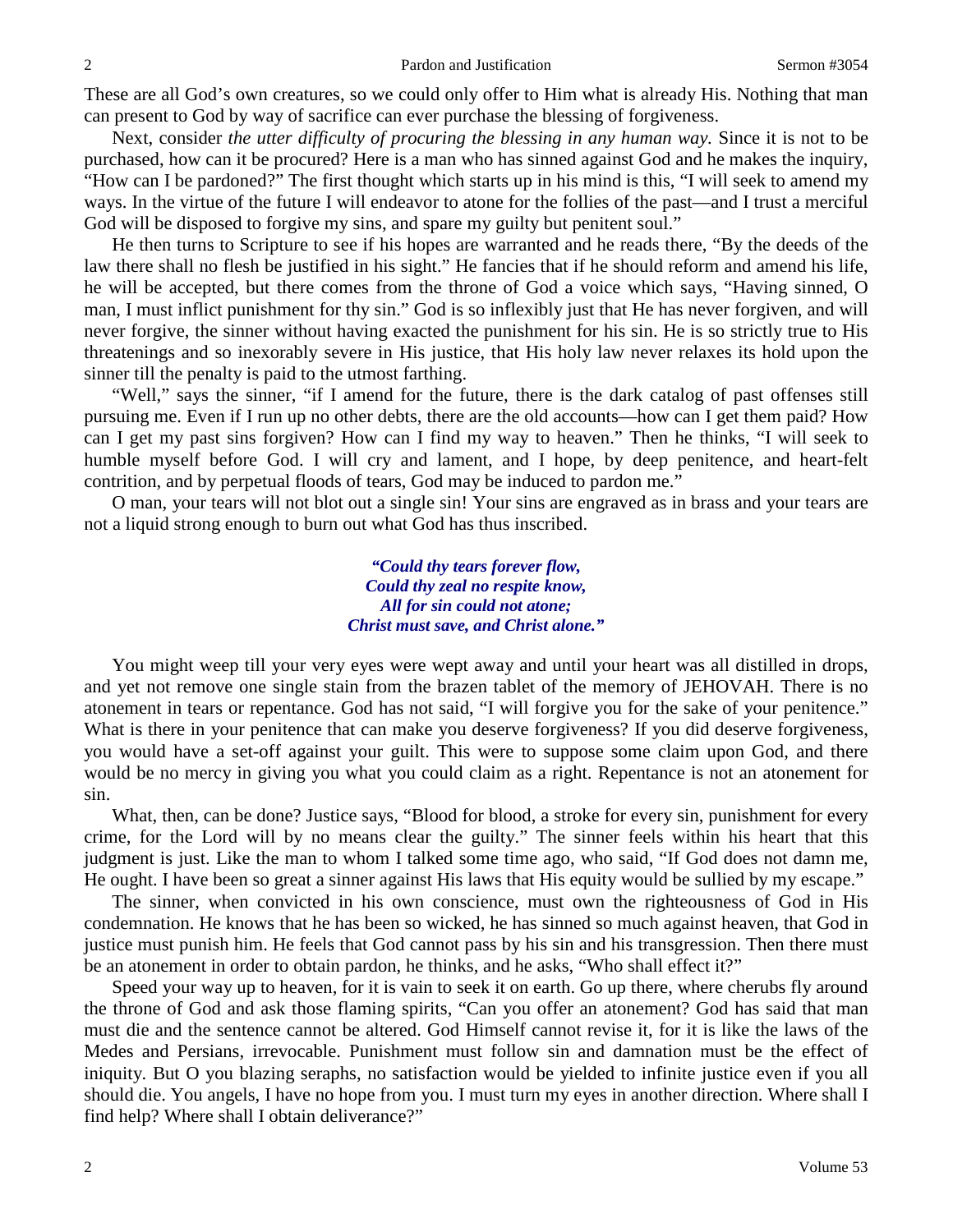#### Sermon #3054 **Pardon and Justification** 3

Man cannot help us. Angels cannot help us—the greatest archangel can do nought for us. Where shall we find forgiveness? Where is the priceless prize? The mine has it not in its depths. Stars have it not in their brilliance. The floods cannot tell me as they lift up their voice—nor can the hurricane's blast discover to me the profound mystery. It is hidden in the sacred counsels of the Most High.

Where it is I know not until, from the very throne of God, I hear it said, "I am the Substitute." And looking up there, I see, sitting on the throne, a God and yet a man—a man who once was slain! I see His scarred hands and His pierced side. But He is also God and smiling benignantly, He says, "I have forgiveness, I have pardon—I purchased it with My heart's blood. This precious casket of divinity was broken open for your souls. I had to die—'the just for the unjust.' Excruciating agony, pains unutterable, and woes such as you cannot comprehend, I had to suffer for your sake."

And can I say that this amazing grace is mine? Has he enrolled my worthless name in the covenant of His grace? Do I see the blood-mark on the writ of my pardon? Do I know that He purchased it with such a price? And shall I refuse to say, "Blessed is he whose transgression is forgiven, whose sin is covered"?

Nay. I must and will exult, for I have found this jewel, before which earth's diadems do pale and lose their lustre. I have found this "pearl of great price" and I must and will esteem all things but loss for Jesus' sake, for having found this indescribable blessing, which could not be bought except with the precious blood of Jesus, I must shout again, "Blessed is he whose transgression is forgiven."

> *"Happy the man to whom his God No more imputes his sin; But wash'd in the Redeemer's blood, Hath made his garments clean."*

It would be well for you, Christian, if you would often review this mercy and see how it was purchased for you. If you would go to Gethsemane and see where the bloody clots lie thick upon the ground. If you would then take your journey across that bitter brook of Kedron and go to Gabbatha, and see your Savior with His hair plucked by the persecutors, with His cheeks made moist with the spittle of His enemies, with His back lacerated by the deep ploughings of knotted whips, and Himself in agony, emaciated, tormented—then if you would stand at Calvary and see Him dying, "the just for the unjust"—and having seen these bitter torments, remember that these were but little compared with His inward soul-anguish.

Then you would come away and say, "Blessed, yea, thrice blessed is the man who has thus been loved of Jesus and thus purchased with His blood. 'Blessed is he whose transgression is forgiven, whose sin is covered.'"

Another thing concerning this blessing of justification is, not only its immense value and its unpurchaseableness, but *its coming to us instantaneously.* You know it is a doctrine that has been taught by divines long enough, and taught in Scripture, that justification is an instantaneous act. The moment God gives me faith, I become justified, and being justified by faith, I have peace with God.

It takes no time to accomplish this miracle of mercy. Sanctification is a lifelong work, continuously effected by the Holy Ghost, but justification is done in one instant. It is as complete the moment a sinner believes as when he stands before the Eternal. Is it not a marvelous thing that one moment should make you clean?

We love the physician who heals speedily. If you find a skillful physician who can heal you of a sad disease even in years, you go to him and are thankful. But suppose you hear of some wondrous man who, with a touch, could heal you—who, with the very glance of his eyes, could stanch that flow of blood, or cure that deadly disease, and make you well at once? Would you not go to him and feel that he was indeed a great physician?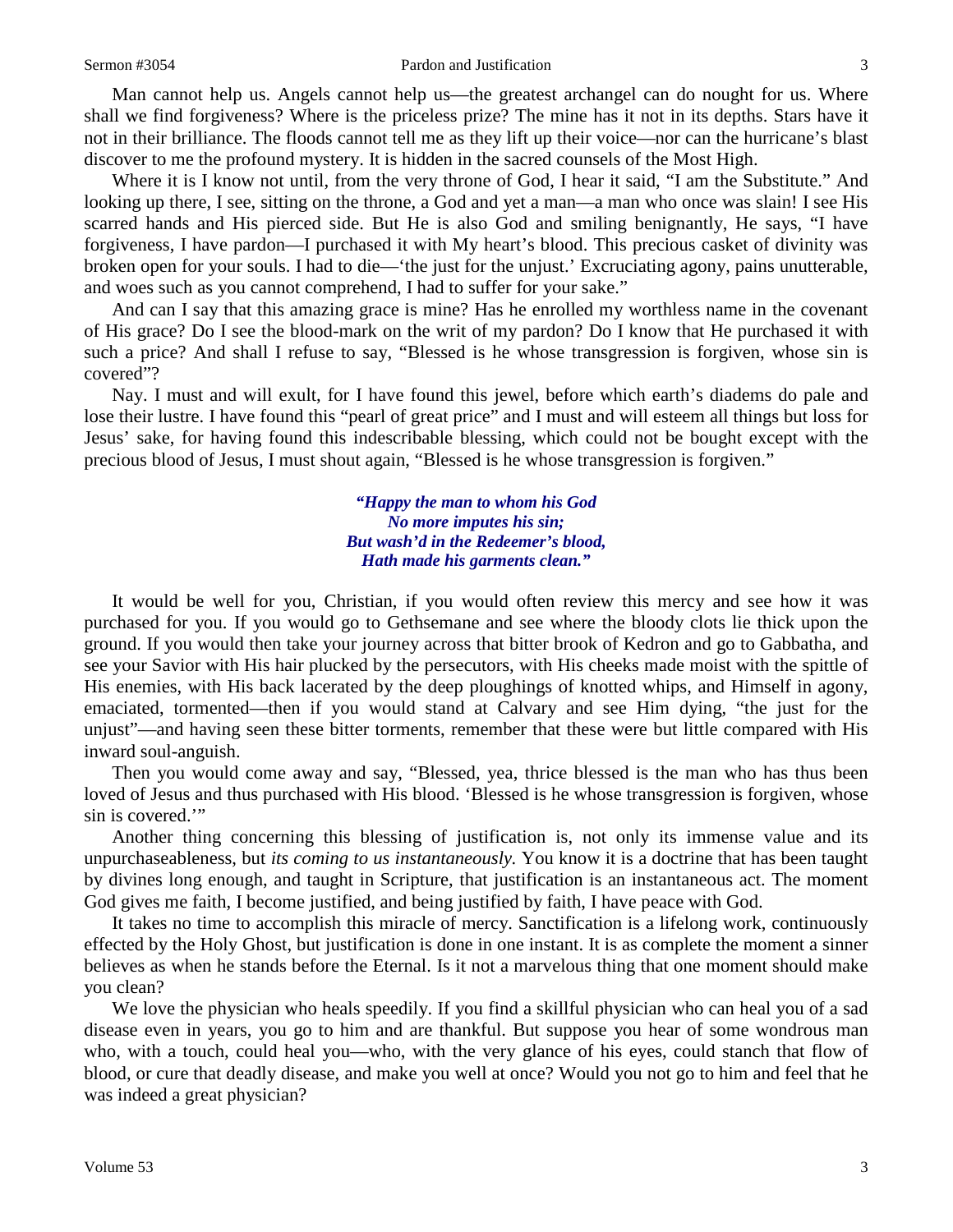So is it with Christ. There may be a man standing over there, with all his sins upon his head, yet he may be justified—complete in Christ, without a sin—freed from its damning power, delivered from all his guilt and iniquity in one single instant! It is a marvelous thing, beyond our power of comprehension. God pardons the man, and he goes away, that same instant, perfectly justified—as the publican did when he prayed, "God be merciful to me, a sinner," and received the mercy for which he sued.

But one of the greatest blessings about this mercy is that *it is irreversible.* The irreversible nature of justification is that which makes it so lovely in the eyes of God's people. We are justified and pardoned, but then the mercy is that we can never be unpardoned—we never can be again condemned. Those who are opponents of this glorious doctrine may say what they please, but we know better than to suppose that God ever pardons a man and then punishes him afterwards.

We should not think the Queen would give a criminal a free and full pardon, and then, in the course of a few years, have him executed. Oh, no! I thank God that I can say, and that each of the Lord's believing people can say,—

> *"Here's pardon for transgressions past, It matters not how black their cast; And O my soul! With wonder view, For sins to come here's pardon too."*

It is complete pardon that Jesus gives—for that which is to come, as well as for that which is past.

*"The moment a sinner believes, And trusts in his crucified God, His pardon at once he receives, Redemption in full through His blood."*

God never did anything by halves. He speaks a man into a justified condition and He will never speak him out of it again. Nor can that man ever be cast away. O God, do any persons teach that men can be quickened by the Spirit and yet that the quickening Spirit has not power enough to keep them alive?

Do they teach that God first forgives and then condemns? Do they teach that Christ stands surety for a man and yet that the man may afterwards be damned? Let them teach so if they will, but we "have not so learned Christ." We cannot use words so dishonorable to the blessed Savior, so derogatory to His deity.

We believe that, if He stood as our Substitute, it was an actual, real, effectual deed, and that we are positively delivered thereby. That, if He did pay the penalty for our sin, God cannot by any means exact it twice. That, if He did discharge our debt, it is discharged. That, if our sin was imputed to Christ, it cannot also be imputed to us.

We say, before all men, that heaven itself cannot accuse the sons of God of any sin. "Who shall lay anything to the charge of God's elect," if God has justified and Christ has died? Ah, Christian! You may well stand and wonder at this mighty justification—to think that you are so pardoned that you never can be condemned, that all the powers in hell cannot condemn you, that nothing which can happen can destroy you. But that you have a pardon that you can plead in the day of judgment and that will stand as valid then as now.

Oh, it is a glorious and gracious thing! Go, you who believe in another gospel, and seek comfort in it if you will, but yours is not the justification of the blessed God. When He justifies, He justifies forever, and nothing can separate us from His love.

**II.** This is the mercy itself. Now I turn to the second point. "Blessed is he whose transgression is forgiven, whose sin is covered," BECAUSE THAT MERCY BRINGS EVERYTHING ELSE WITH IT.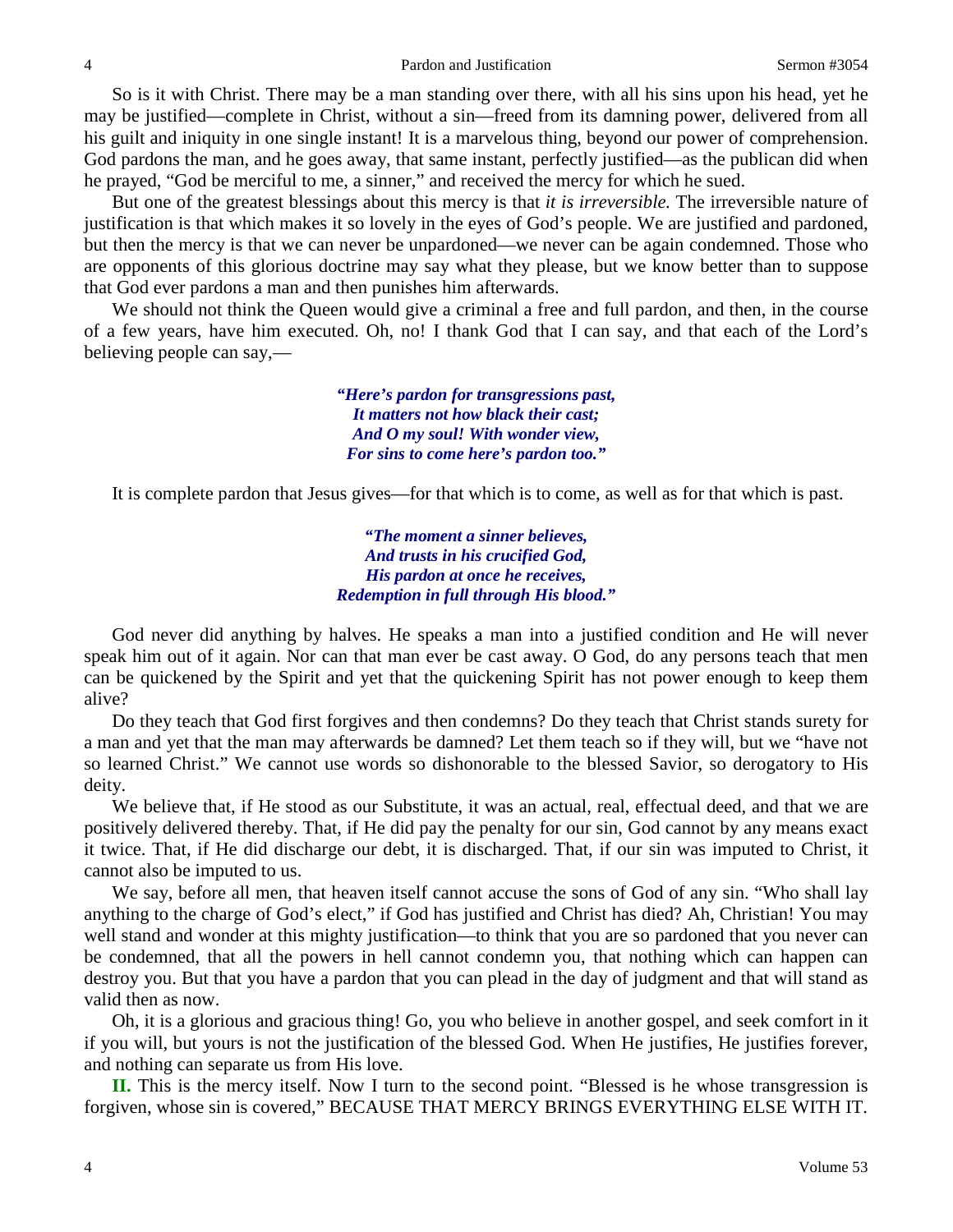### Sermon #3054 **Pardon and Justification** 5

When I know that I am pardoned, then I can say that all things are mine. I can look back to the dark past and all things there are mine. I can look at the present and all things here are mine. I can look into the deep future and all things there are mine. Back in eternity, I see God unrolling the mighty scroll of the Book of Life and lo, in that volume I read my name. It must be there, for I am pardoned—and whom He calls, He had first predestinated, and whom He pardons, He had first elected.

When I see that covenant roll, I say, "It is mine." And all the great books of God's eternal purposes and infinite decrees are mine. And what Christ did upon the cross is mine. The past is mine. The revolutions of all past ages have worked for the good of myself, and my brethren and sisters in Christ.

Standing in the present, I see divine providence and that is mine. Its various circumstances are working together for the good of all the chosen people of God. Its very wheels—though high and wonderful—are working, wheel within wheel, to produce some great and grand effect which shall be for the general good of the church of Christ.

Afflictions are mine to sanctify me—a hot furnace where my dross is taken away. Prosperity is mine to comfort me—a sweet garden where I lie down to be refreshed in this weary journey. All the promises of God are mine. What though this Bible is the prince of books—what though each letter is a drop of honey and it be filled with sweetness—there is not a precious text here which is not mine, if I am a believer in Christ. There is not a promise which I may not say is my own, for all is mine. All these present things I may take without fear, for they are my Father's gift to me, a portion of my heritage.

I rejoice also to know that all the future is mine, whatever that future may be. I know that, in the future, there shall come an hour when, at God's command, the long pent-up fires of earth shall start up from between her brazen ribs—her mountains shall be dissolved and the earth shall pass away. But even this last great conflagration is mine.

I know that, on a certain day, I shall stand before the judgment bar of Christ—but that judgment day is mine. I fear it not, I dread it not. I know that soon I must die, but the river of death is mine. It is mine to wash me, that I may leave the dust of earth behind. It is a glorious river, though its waters may be tinged with blackness, for it takes its rise in the mountains of love, hard by the throne of God.

And then after death, there will come the resurrection and that resurrection is mine. In a perfect body, clear as the sun and fair as the moon, I shall live in paradise. And then, whatever there is in heaven is mine. If there is a city with azure light and with jasper walls—it is mine. What though there be palaces there of crystal and of gold, that sparkle so as to dim poor mortal eyes. What though there be delights above even the dream of the voluptuary. What though there be pleasures which heart and flesh cannot conceive and which even spirit itself cannot fully enjoy—the very intoxication of bliss. What though there be sublimities unlawful for us to utter and wonders which mortal men cannot grasp. What though God in heaven does unravel His glory to make His people blessed—all is mine.

The crown is bright and glorious, but it is mine, for I am pardoned. Though I may have been the chief of sinners and the vilest of the vile, if God shall justify me tonight, all things in heaven are mine, however glorious, bright, majestic, and sublime. Oh, is not this a wondrous mercy? Verily, as we consider what comes with the mercy, we must say, "Blessed is he whose transgression is forgiven, whose sin is covered."

**III.** We would that time and bodily strength permitted us to dilate upon this wide subject, but we must pass on to the last point. "Blessed is he whose transgression is forgiven, whose sin is covered" BECAUSE IT MAKES HIM BLESSED BY THE EFFECTS IT HAS UPON HIS MIND.

What glorious *peace* it brings to a man when he first knows himself to be justified! The apostle Paul said, "Therefore being justified by faith, we have peace with God." Some of you in this chapel do not know what peace means. You never had any real, satisfactory peace. "What?" you say, "never had any peace, when we have been happy and merry and joyous?"

Let me ask you, when the morning has appeared after your evening of mirth, could you look back upon it with joy? Could any one of you look back upon it and say, "I rejoice in these unbridled revellings. I always find such laughter productive of a sweet calm to my heart"? No, you could not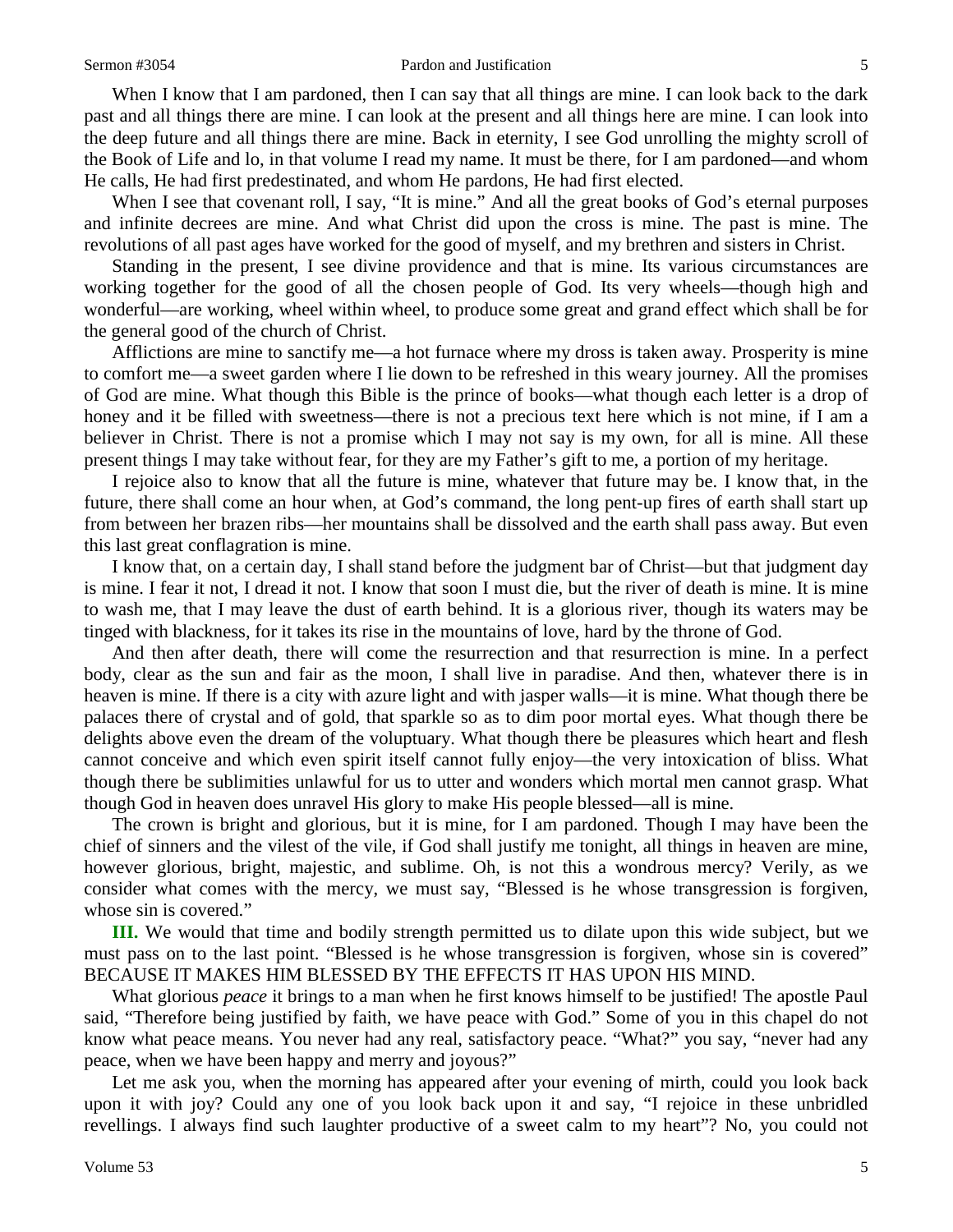unless you are utterly hardened in heart. I challenge you to tell me what fruit you have ever gathered from those things of which you are now ashamed. You know that you have not had any true peace.

When alone in your chamber, and a leaf fell, or some little insect buzzed in the furtherest corner, you trembled like the leaves of the aspen and thought perhaps the angel of death was there with a dreary omen. Or passing from the haunts of fashion, you have walked along some lonely road in solitude and your disordered fancy has conjured up all sorts of demons.

You had no peace and you have no peace now, for you are at war with the Omnipotent, you are lifting your puny hands against the Most High God, you are warring against the King of heaven, rebels against His government, and guilty of high treason against the Eternal Majesty. Oh, that you did but know what true peace is—"the peace of God which passeth all understanding"!

I compare not the peaceful mind to a lake without a ripple—such a figure would be quite inadequate. The only comparison I can find is in that unbroken tranquility which seems to reign in the deep caverns and grottoes of the sea—far down where the sailor's body lies, where the seashells rest undisturbed, where there is nought but darkness, and where nothing can break the spell—for there are no currents there and all is still—that is somewhat like the Christian's soul when God speaks peace to him.

There may be billows on the surface, and by these he may be sometimes ruffled, but inside his heart there will be no ebb or flow. He will have a peace that is too deep to fathom, too perfect for the ungodly to conceive—for none but they who prove it know what it is. Such peace that tonight you could lay your head down to sleep, with the knowledge that you would never wake again in this world, as calmly as you could if you knew your days were to be, like Hezekiah's, lengthened out for fifteen years.

When we have peace with God we can lie down and if an angel visited us to say, "Soul, your Master calls you," we could reply, "Tell my Master that I am ready." And if grim Death were to come stalking to our bedside and were to say, "The pitcher is about to be broken at the fountain, and the wheel to be broken at the cistern," we might answer, "We are quite prepared. We are not afraid. We have peace with God through our Lord Jesus Christ. We have peace here and we are glad to go and have that peace consummated up yonder in the better world."

Could you all say that? Some of you know that you could not. If I were to go round this building and ask you, you would have to say, "No. I am not at peace with God. I am afraid to die, for I do not know that my sins are blotted out." Well, poor soul, at any rate you will say, "Blessed is he whose transgression is forgiven, whose sin is covered." You know that *he* is blessed, though you are not yourself blessed—and you feel that *you* would be blessed indeed if you could once get your sin covered and your transgression forgiven.

Justification not only gives peace, it also gives *joy.* And this is something even more blessed. Peace is the flowing of the brook, but joy is the dashing of the waterfall when the brook is filled, bursts its banks and rushes down the rocks. Joy is something that we can know and esteem—and justification brings us joy.

Oh, have you ever seen the justified man when he is first justified? I have often told you what I myself felt when first I realized that I was pardoned through the blood of Christ. [The full story of those dark days and of the happy time that succeeded them is told in *C. H. Spurgeon's Autobiography*] I had been sad and miserable for months, and even years—but when I once received the message, "Look unto me, and be ye saved, all the ends of the earth," verily I could have leapt for joy of heart, for I felt then that I understood the meaning of that text, "The mountains and the hills shall break forth before you into singing, and all the trees of the field shall clap their hands."

I remember hearing Dr. Alexander Fletcher, when speaking to children, tell them a simple anecdote in order to illustrate the joy of a man when he gets delivered from sin. He said, "I saw upon the pavement three or four little chimney-sweeps jumping about and throwing up their heels in great delight. And I asked them, 'My boys, why are you making all this demonstration?' 'Ah!' they said, 'if you had been locked up for three months, you would do the same when you once got out of prison.'" I thought it a good illustration and we cannot wonder that people are joyous and glad when, after being long shut up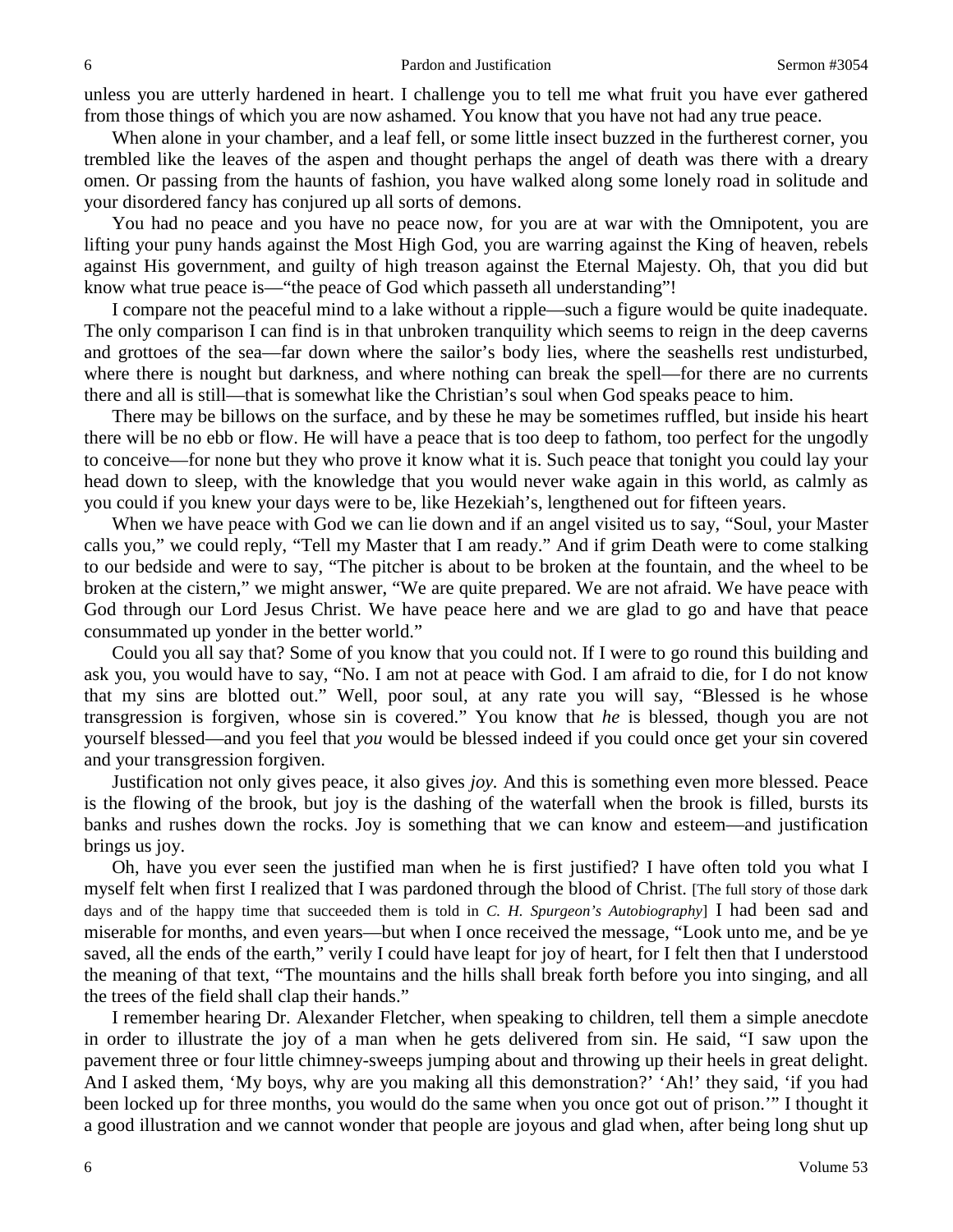in the prison of the law, all sad and miserable, they have felt their bonds broken, seen the door of the jail opened, and obtained a legal discharge. What cared they, then, about trials, and troubles, or anything else?

The heart seems scarcely big enough to hold their joy and it bursts out, so that they hardly know what to do or to say. Thus it is at that wondrous hour which comes but once in a Christian's life—when he first feels himself delivered, when God for the first time says to him, "I, even I, am he that blotteth out thy transgressions for mine own sake, and will not remember thy sins."

I verily think that hour is a fragment of eternity cut off and given us here. I am sure it is a foretaste of the happiness at God's right hand. It is a day of heaven upon earth, that blessed day when God first gives us a knowledge of our own justification. Heaven's bliss itself can scarcely exceed it. We seem to drink of the very wine that saints in glory quaff. We want nothing else—what more can we desire? "Blessed is he whose transgression is forgiven, whose sin is covered"—it gives him joy and it gives him peace.

Have you ever noticed one thing that I must mention here? If you have ever had a great trouble, you have found that it has swallowed up all little troubles. Suppose the captain of a ship finds something on deck that is not quite right? He fidgets and worries himself about this, that, and the other. And soon a great storm arises. Big clouds appear and the winds begin to whistle through the cordage. The sails are rent and now the ship is driving before the wind over mountains and into valleys of water. He fears the ship will be wrecked and that he will be lost.

What cares he now for the little things on deck, or the furniture of the cabin, or such things as those? "Never mind about those things," he says, "the ship is in danger of being lost." Suppose the cook should run up and say, "I am afraid, sir, the dinner will be spoiled." What does he say? "The ship," he says, "may be lost, and that is of much more consequence than the dinner."

So is it with you. If you once get into real trouble on account of your souls, you will not fret much about the little troubles you have here, for they will all be swallowed up by the one giant alarm. And if you get this everlasting joy into your souls, it will be much the same—it will consume all your smaller joys and griefs. That joy will be like Moses' rod, which ate up all the serpents that the magicians produced before Pharaoh—it will eat up all other joys. It will be enough for you if you can say,—

## *"I'm forgiven! I'm forgiven! I'm a miracle of grace."*

That is a nice little house of yours. Well, be thankful for it, but yet you can say, "If I had not got it, I should be a happy man." You have a certain property. Thank God for it, but yet you can say, "If I had not got it, I should be happy in my poverty." You remember what the poor slave said, "Ah! it's all very well for you freemen to find fault with your lot. Give me freedom and I would want nothing more. Give me freedom and I will gladly live on crusts and drink water—only let me know that I am free—that is all that I desire. Let me stand on God's free soil and feel that no man can say, from the crown of my head to the sole of my foot that I am his, and I will be happy."

The slave says so, and so may you. If you can but feel yourself justified. If you know that you are delivered, that you are indeed pardoned, that you are beyond the clutches of the law of God, you can rejoice that you know and feel the truth of the saying, "Blessed is he whose transgression is forgiven, whose sin is covered."

Now let me ask, in conclusion, *How many such blessed men and women are there here tonight?*  How long shall I give you to answer the question? I wish formal preaching were done away with and that we had a little more talking to one another. I wish to lay the formalities of the pulpit aside and talk to you as if you were in your own houses. That, I believe, is the true kind of preaching.

Let me inquire, then, how many of you, my friends, can claim the title of "blessed" because you are justified? Well, I think I can see one brother who puts his hands together, and says,—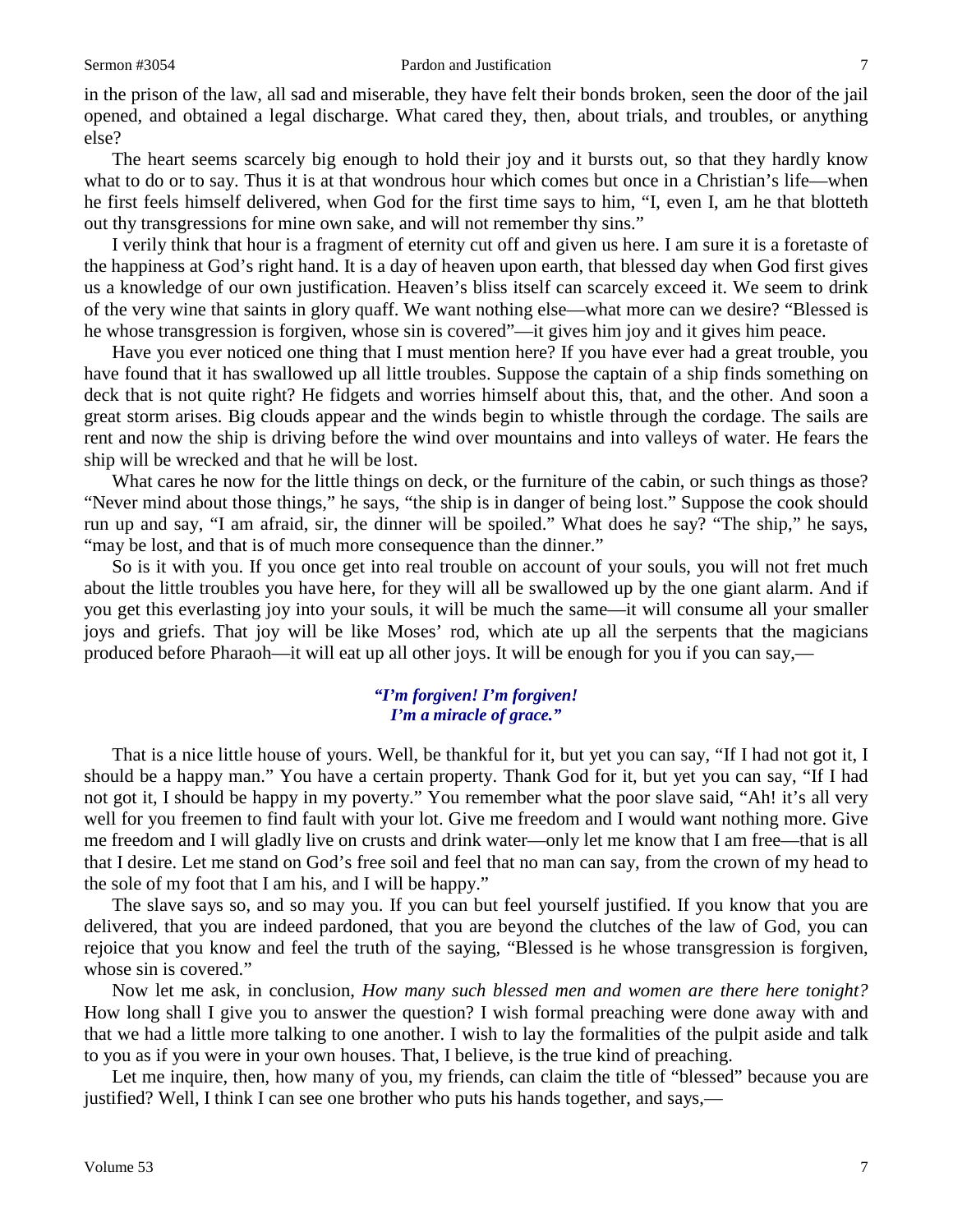## *"'A debtor to mercy alone, Of covenant mercy I sing.'*

"I know I am forgiven." My brother, I rejoice to hear you speak thus confidently.

But I come to another and I ask—What about you, my friend? "Ah, sir! I cannot say as much as that brother did, but I hope I am justified." What ground have you for your hope? You know that we cannot properly hope unless we have some grounds for our hope—what are your grounds? Do you believe on the Lord Jesus Christ? "Yes," you say, "I do believe on Him." Why, then, do you say, "I hope I am justified"? Dear brother or sister, you *know,* if you really believe on Christ, you have no need to talk about *hope* where you may be certain. And it is always better to use words of confidence when you can. Keep your head as high as you may, for you will find troubles enough to drag it down.

The next one replies,—

*"'Tis a point I long to know, Oft it causes anxious thought;— 'Do I love the Lord or no? Am I His, or am I not?'"*

I have heard a great deal said against that hymn, but I have myself had occasion to sing it sometimes, so I cannot find much fault with it. That state of mind is all very well if it lasts a little while, though not if it lasts a long time, and a man is always saying, "I long to know," or "I am afraid."

Paul says, "Being justified by faith, we have peace with God." You would not have this anxiety always if you were brought to realize your justification in the sight of God. You may have it sometimes, "when the eye of faith is dim," but I do not like to see people contenting themselves with any measure of faith short of that which apprehends full redemption.

Do not let me distress the weak ones of the flock, for I often say,—

*"Thousands in the fold of Jesus, This attainment ne'er can boast: To His name eternal praises, None of them shall e'er be lost."*

Their names were written in the Lamb's Book of Life before the world was made. But if any of you are always in distress and doubt, if you never did at any time feel confident, you should begin to be apprehensive, for I think you should now and then get a little higher. You may pass through the Valley of the Shadow of Death sometimes, but surely, sometimes the Spirit of God will also carry you up to the top of the mountain that is called, "Clear."

Yet, if you are still dwelling on this point, "I long to know," are you not anxious to settle the question? Suppose you do not belong to Christ? Put it in that way—for, in a doubtful case, it is best to look at the worst side—suppose you do not love the Lord? Nevertheless, you are a sinner. You feel that you are a sinner, do you not? God has convinced you that you are a sinner. Well, as long as you can claim sinnership, you can go to His feet. If you cannot go as a saint, you can go as a sinner.

What a mercy this is. It is enough to save us from despair. Even if our evidence of saintship seems clean gone, we have not lost our sinnership. And the Scripture still says, "This is a faithful saying, and worthy of all acceptation, that Christ Jesus came into the world to save sinners." And while it says that, we will hang on it.

Another one says, "I don't know whether I am justified and I don't care much about it." Let me tell you, sir, when you will care. When you come near your end, young man, you will care then. You may think you can live very well without Christ, but you cannot afford to die without Him. You can stand very securely at present, but death will shake your confidence. Your tree may be fair to look at now, but when the great testing wind comes, if it has not its roots in the Rock of Ages, down it must come.